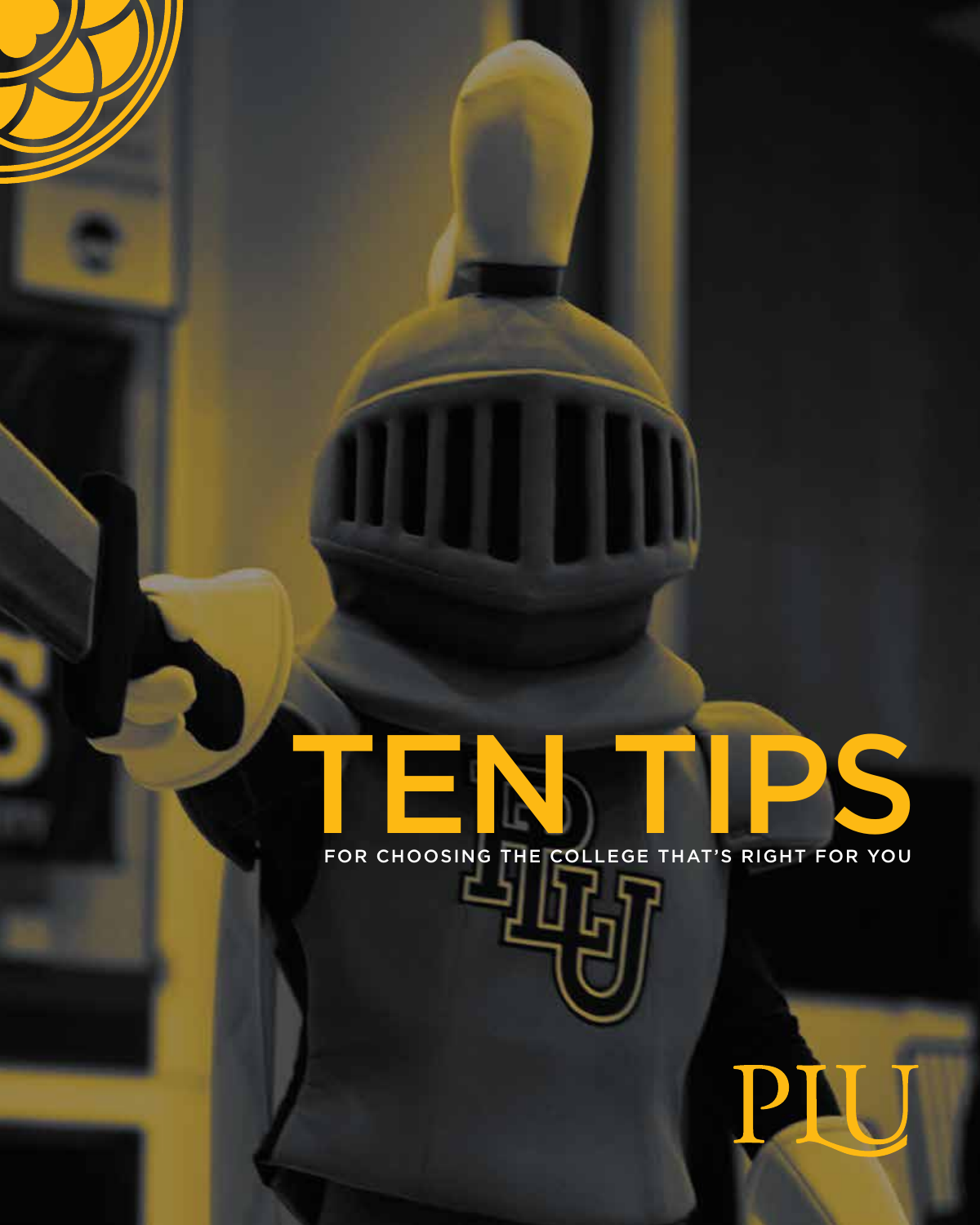### Build a support network

This includes your teachers, family, friends, and others you know who went to college, all of whom can help you search for and learn more about different colleges. And, colleges want recommendations from high school teachers who **really** know you.

#### Take advantage of your school's college center

Whether your school has an actual center, college and career advisors, or school counselors, they can help you explore options, send transcripts and find scholarships.

### Take the tests

Some colleges require and consider your test scores for admission. Try to take the SAT and ACT your junior year to keep your options open. This gives you the opportunity to study up for a retake! \*Note: Some schools, like PLU, are test optional!

### Know what you need to be your best

What sort of environment do you learn best in? Do you want guaranteed small class sizes? Lots of opportunities to study abroad? Options to do research projects with your professors?

### Do things you love

Don't do activities just because you were told they would look good on your college résumé. Instead, do the things you're passionate about and explain in your college applications why you're passionate about them.

## LEARN MORE: *plu.edu/admission*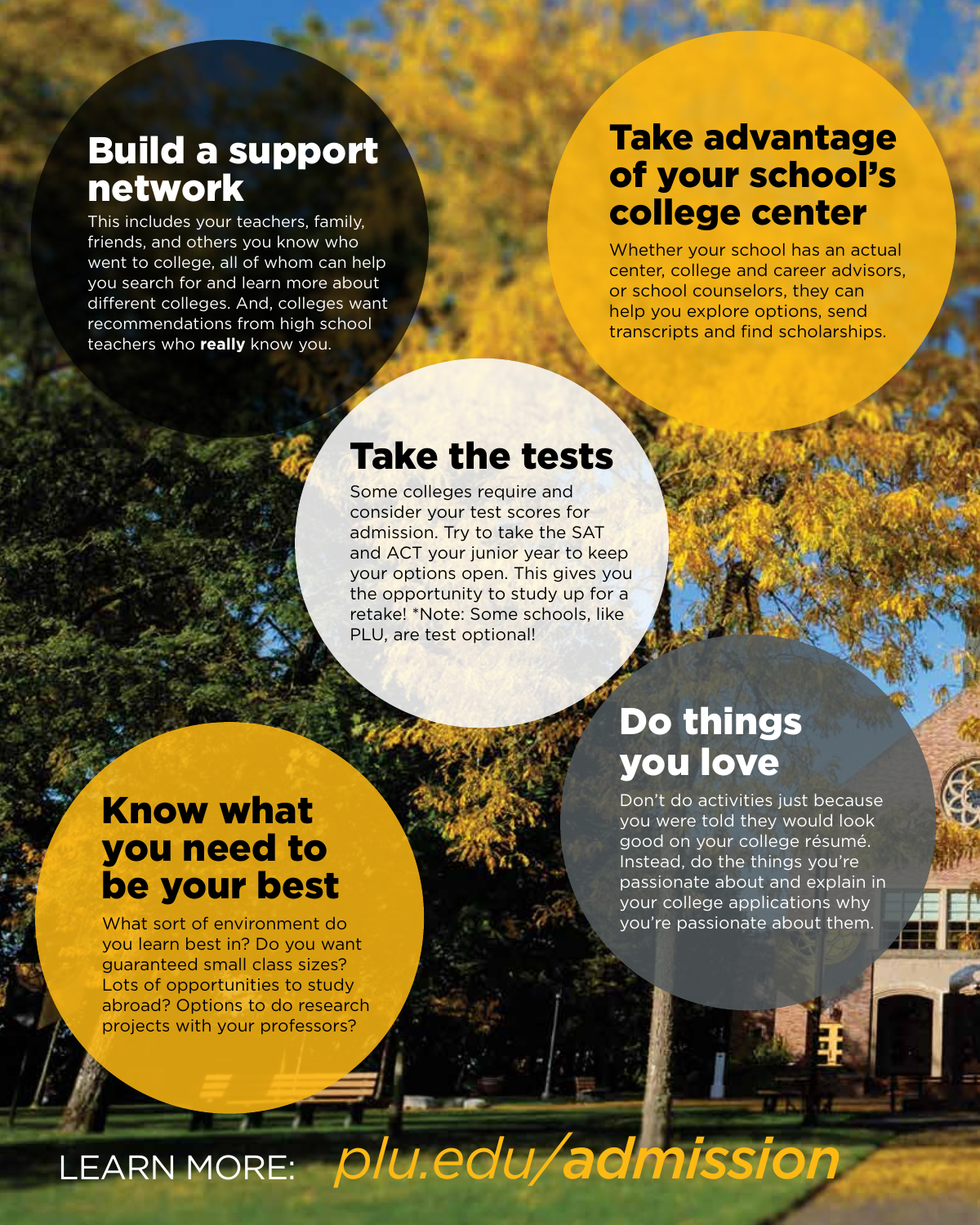### Research, Research, Research

There are a lot of college search sites that can help you find good matches, and college websites have TONS of information about their programs and student life. In addition, spend some time deep-diving into their social media and YouTube accounts.

### Find ways to explore campuses

An in-person tour is a really important part of the college search process, but you can also find virtual tours, videos, and ways to connect with current students that will all help you get to know campus better.

### Take challenging classes

Taking tough classes will help prepare you for college coursework. Plus many colleges, PLU included, will consider your weighted GPA.

### When you visit, prep some questions

Visiting a campus for the first time can be a bit overwhelming, and you will always be asked if you have any questions. Write 3-4 questions in advance that are important to you and your interests.

### Don't sweat the sticker price

Don't eliminate any colleges from your list just because of their price tag. You may be surprised at the scholarships you're offered and the resources available to reduce the cost of attendance.

*PLU admits students without regard to race, color, national origin, creed, religion, age, gender, sexual orientation, disabling conditions, financial resources or any other status protected by law.*